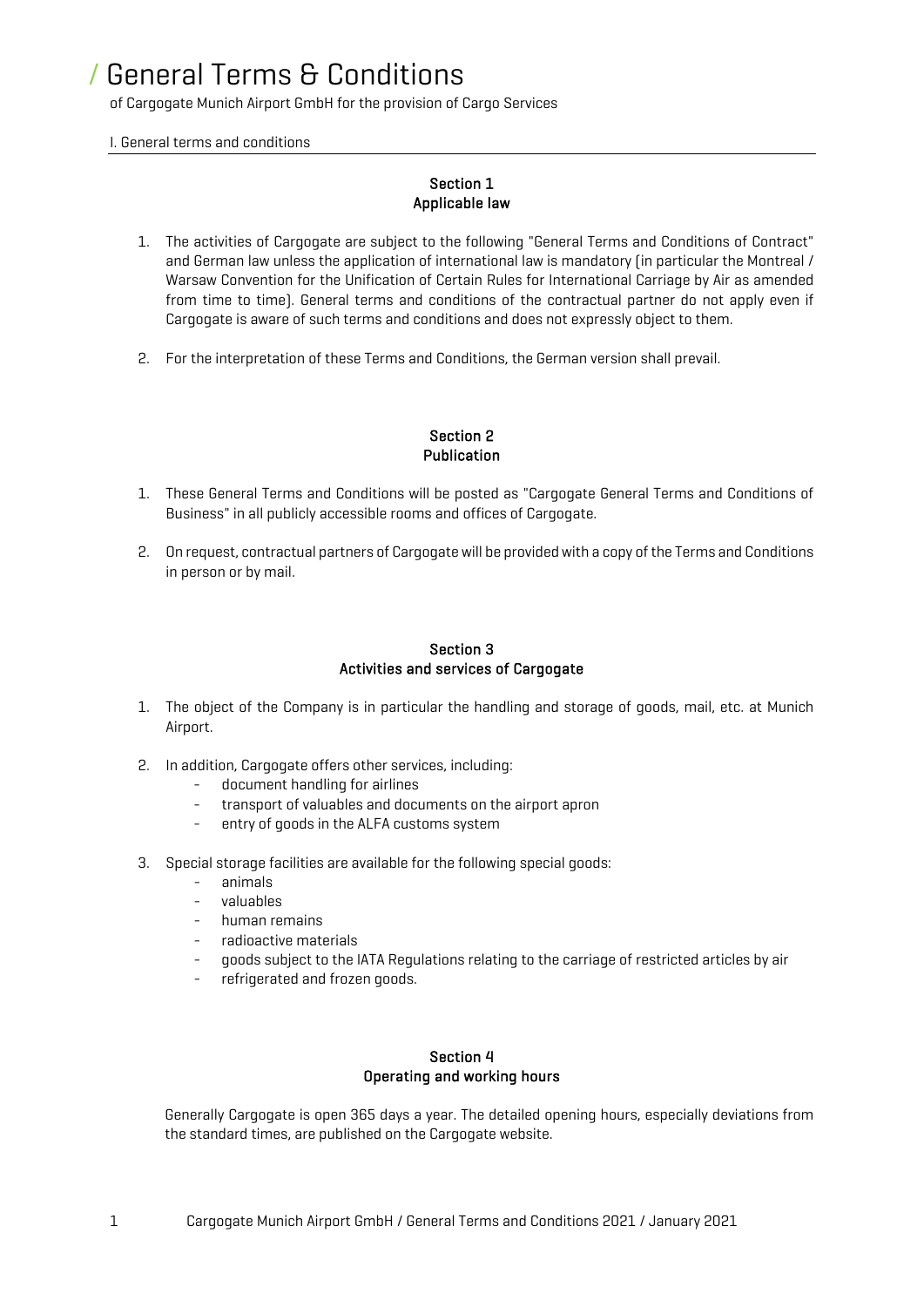of Cargogate Munich Airport GmbH for the provision of Cargo Services

### Section 5 Fees, terms of payment, netting

- 1. Cargogate charges the Principal fees for its services on the basis of its list of fees, which is part of the individual agreement.
- 2. The fees for the services provided are payable immediately. Customers receiving services on credit are granted a 14-day payment deadline unless other contractual agreements exist.
- 3. In case of late payments, the statutory provisions shall apply.
- 4. Netting of other amounts against payable fees is possible only in case of undisputed claims or claims no longer contestable. In particular, the netting of payable amounts against unconfirmed claims due to damage of air freight goods is not permitted.

### Section 6 Placement of orders

Contracts with Cargogate shall come into effect only when agreed in writing. This also applies to any changes to contracts or ancillary agreements.

## Section 7 Orders, declarations

- 1. Complete and accurate information must be provided in all orders and declarations submitted to Cargogate. Goods as specified in Section 9 (2) must be listed separately. The Principal is liable to Cargogate for any damages resulting from inaccurate or incomplete declarations.
- 2. Changes to the printed contract form are not permitted. If changes are necessary, a new bill of lading will be issued after inspection of the cargo.
- 3. Cargogate is authorized, but not required, to check or ascertain itself or through a third party whether the weight, type or condition of the goods submitted are as indicated in the order forms submitted. The Principal is liable for the costs if the information proves inaccurate.

### Section 8 Compliance with regulations

The Principal shall comply with all legal provisions and regulations applicable to it, in particular customs, tax, airport and police regulations as well as the regulations for transporting hazardous goods by air and road.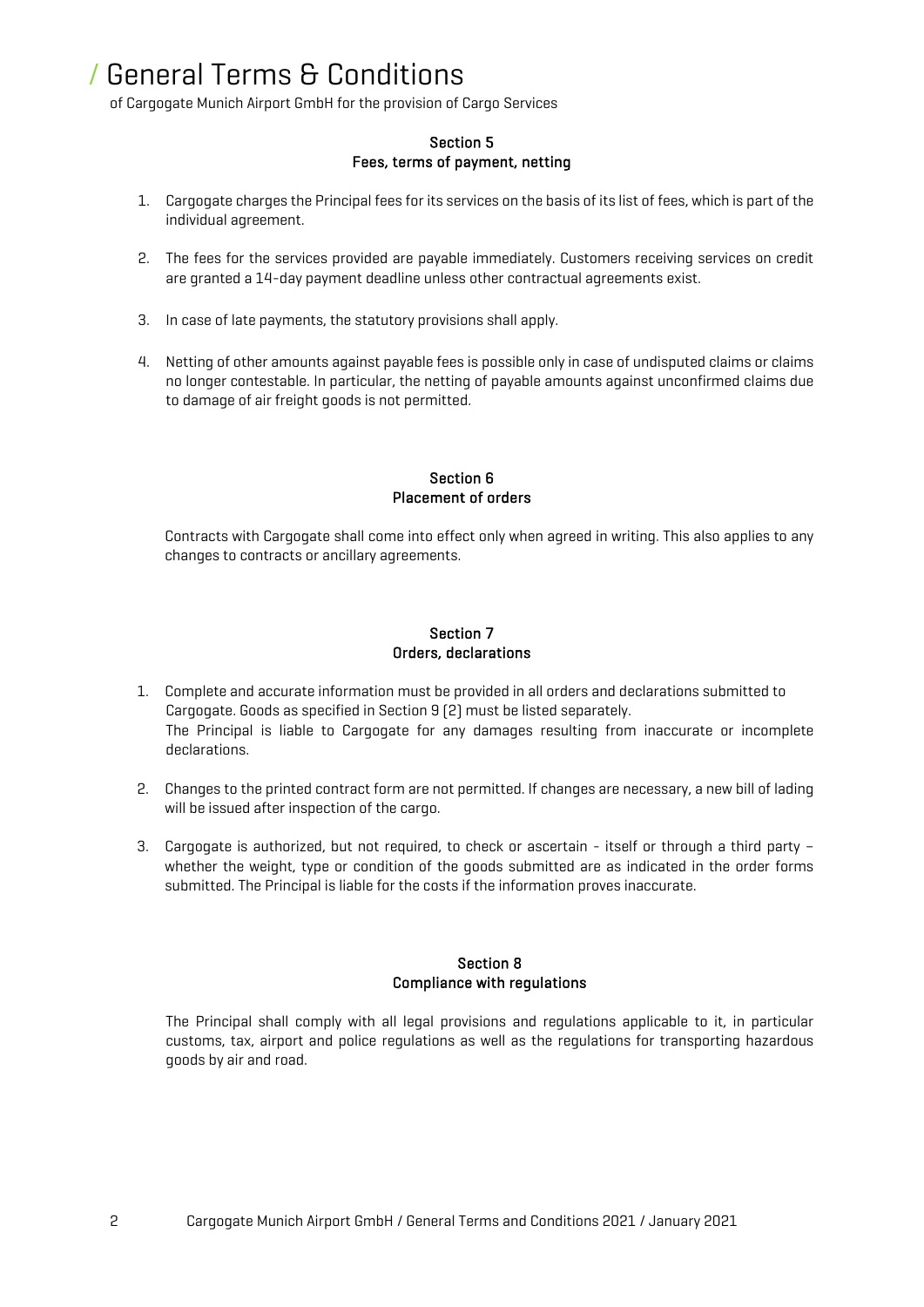of Cargogate Munich Airport GmbH for the provision of Cargo Services

### Section 9 Prohibited and special goods; separate storage

- 1. Cargogate is not obliged to accept goods that are prohibited from carriage by air or storage under the applicable legal regulations.
- 2. Cargogate is authorized and required to handle special goods, when such goods are recognizable, as required by the nature of such goods and in accordance with the legal regulations. Special goods include in particular:
	- a. goods subject to the IATA Regulations relating to the carriage of restricted articles by air;
	- b. valuables for which a value is entered in the cargo manifest or that are designated as such (VAL);
	- c. radioactive goods, human remains, live animals, fragile or highly perishable items, refrigerated and frozen goods as well as goods involving special handling difficulties;
	- d. goods with properties that could be harmful to other goods or transport facilities / spaces.
- 3. The separate storage of valuables pursuant to Section 2 b) above is subject to the separate listing in the cargo manifest or a written order from the Principal..

### Section 10 Notification obligation

Cargogate is not required to notify the receiving freight forwarder or the recipient of the arrival of the cargo (import) at Cargogate unless this is expressly agreed or a document handling agreement is in place with the importing airline.

Cargogate does not trace addresses.

### Section 11 **Confidentiality**

Cargogate is not permitted to make information acquired through its work available to third parties with the exception of the information which must be disclosed to public authorities.

## Section 12 Liability

- 1. Unless expressly agreed to the contrary, Cargogate is not liable for loss or damage to accepted goods except in the case of acts committed with intent or recklessly by its employees or agents acting on ist behalf.
- 2. There is no liability for delayed delivery or claims of cargo.
- 3. Liability is limited to typical and foreseeable damages. In case of the loss of goods or visible damage not noted in the bill of lading issued to the Principal by Cargogate (see Section 14 (2)) or delayed delivery, Cargogate must furnish proof that it is not to blame.
- 3 Cargogate Munich Airport GmbH / General Terms and Conditions 2021 / January 2021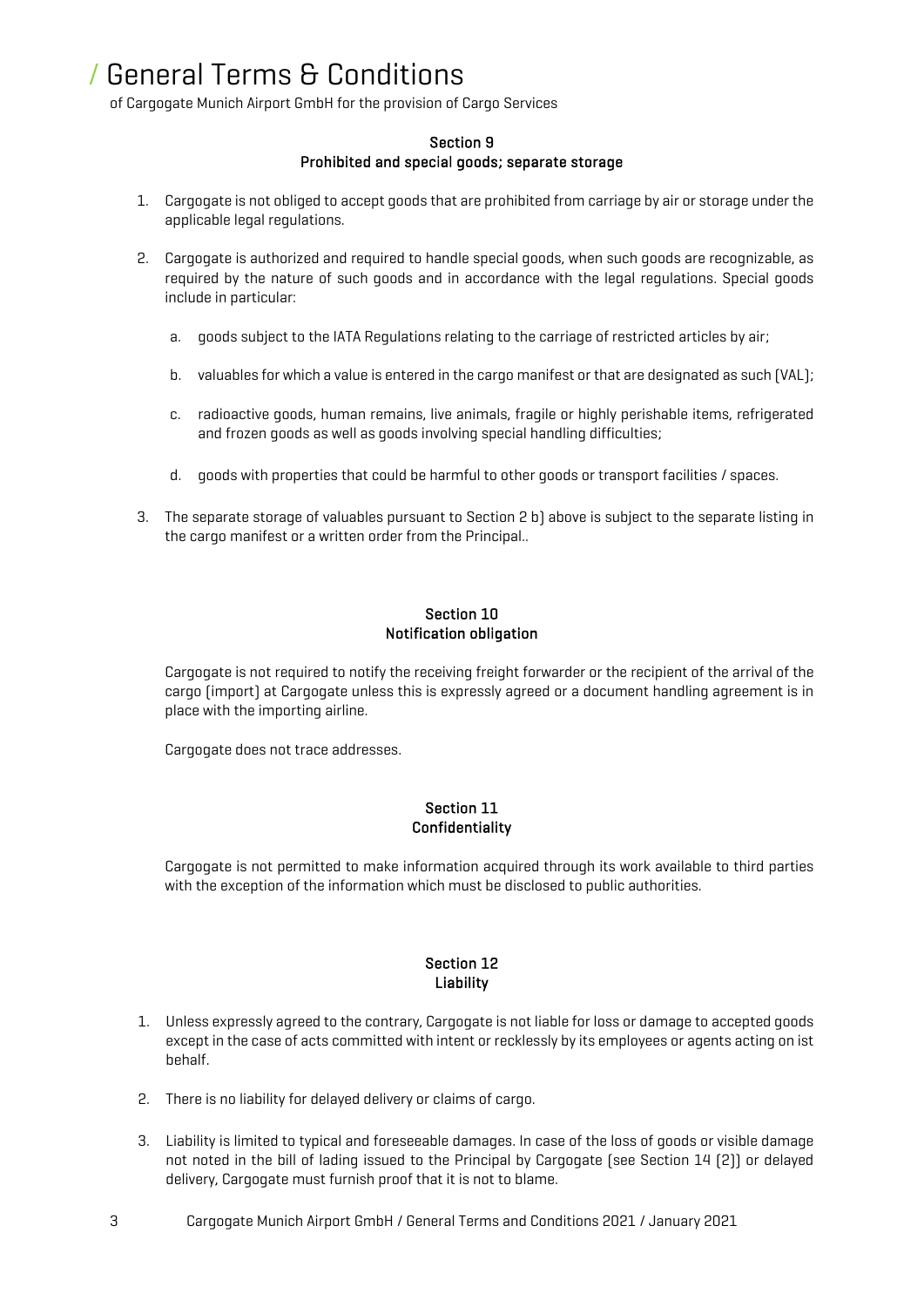of Cargogate Munich Airport GmbH for the provision of Cargo Services

- 4. In case of losses of or damage to goods:
	- in cases in international air transportation within the scope of the Montreal/Warsaw Convention as amended from time to time, under which liability applies only in case of acts committed with intent or recklessly and with the knowledge that damage would probably result, and in which Cargogate's liability exceeds the amount specified in the Warsaw Convention
	- in cases within the scope of the German Air Transportation Act under which liability applies only in case of acts commited with intent or recklessly, and exceeds the amount of 22 SDZ / kg

the air cargo forwarder shall hold harmless and indemnify Cargogate (including its employees and agents) in respect of any liability in the internal dealings of the two parties. Under the same conditions, the air cargo forwarder shall hold harmless and indemnify Cargogate from liability to third parties, provided that Cargogate notifies the air cargo forwarder without delay of claims asserted by third parties. All claims asserted by third parties or court proceedings initiated shall be settled through the air cargo forwarder. In that regard, Cargogate shall provide appropriate support on request.

5. The extent of liability of Cargogate remains unchanged if the party dispatching the goods specifies a delivery value and pays the agreed premium to the cargo forwarder unless Cargogate is notifed of the declaration of value when accepting the goods and issues an insurance certificate. The related costs shall be borne by the principal. In this case, Cargogate's liability is limited to the amount of the actual damage, but cannot exceed the declared delivery value.

## Section 13 Place of jurisdiction

The place of jurisdiction is the registered domicile of Cargogate.

II. Acceptance, storage and delivery of air cargo under an air transportation agreement

## INBOUND

## Section 14 Accepting air cargo

- 1. Arriving air cargo intended for delivery or other processing in Munich is accepted by the air cargo forwarder on request. A request is regarded to be the submission of the manifest or other appropriate document.
- 2. Cargogate issues a receipt to acknowledge the acceptance of the air cargo goods. When accepting incoming goods, Cargogate inspects them only for visible defects. The result is noted on the receipt. A bill of lading is issued for each shipment.
- 3. Cargogate is authorized to refuse to accept delivery of the air cargo until the manifest documents or other appropriate documents are properly submitted by the air cargo forwarder.
- 4. Any special treatment for air cargo goods must be requested by the air cargo carrier in writing unless theneed for special treatment is obvious or is indicated in the manifest (e.g. RRR).
- 4 Cargogate Munich Airport GmbH / General Terms and Conditions 2021 / January 2021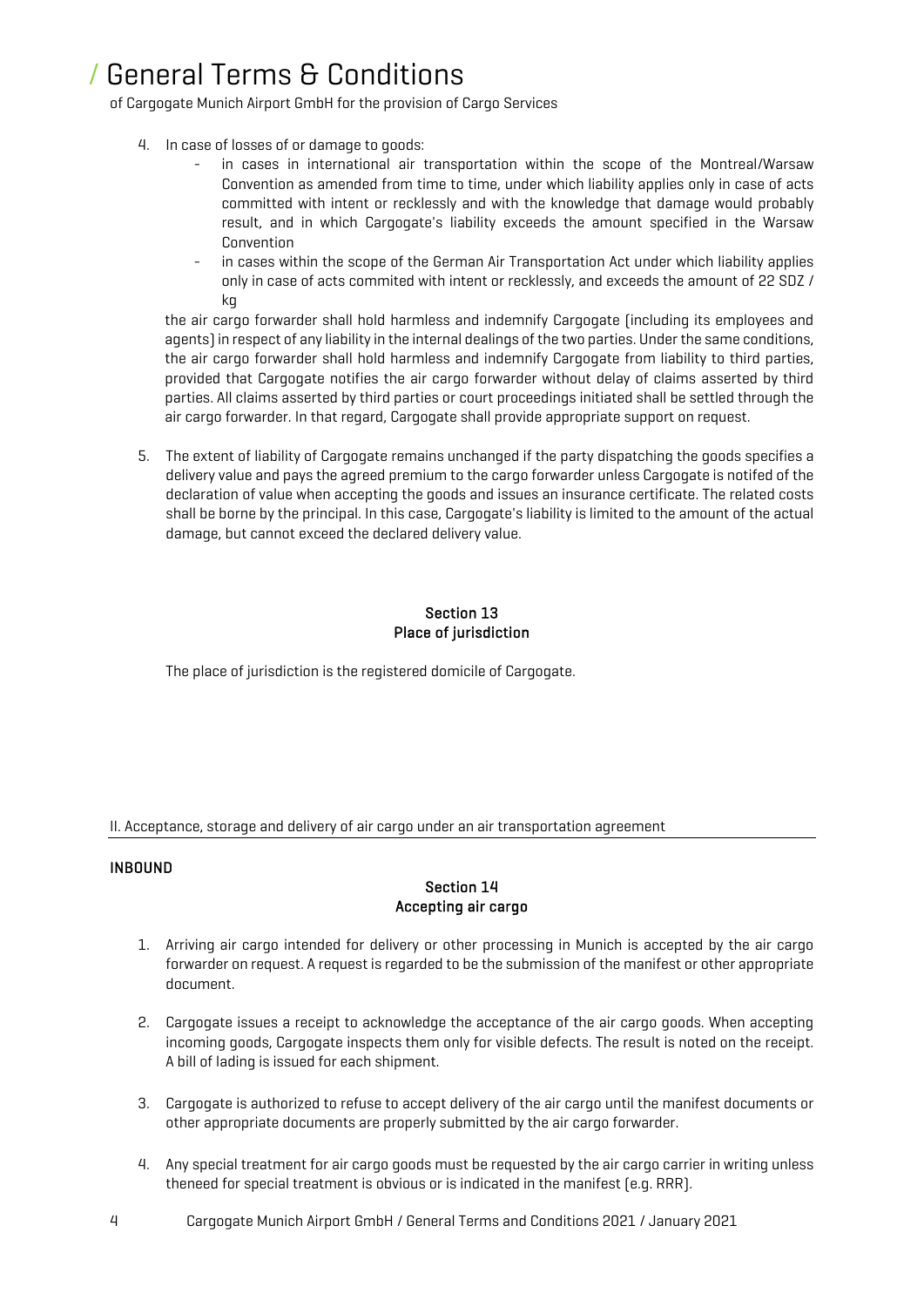of Cargogate Munich Airport GmbH for the provision of Cargo Services

- 5. Air cargo is generally handled in the order of arrival at the Cargogate operational facilities.
- 6. There is no obligation to comply with any specific deadlines.

## Section 15 **Delivery**

- 1. Specific air cargo goods are delivered to the recipient on request. A separate delivery request is required for each shipment unless the delivery is made on the basis of a separate self-service agreement.
- 2. Delivery is requested by presenting the bill of lading. In case of loss, the recipient can request a replacement copy of the bill of lading (subject to a fee) on submission of an original bill of lading. In this case, Cargogate is authorized to deliver the goods in exchange for either the original bill of lading or the replacement copy.
- 3. In case of goods required to clear customs (non-EU goods), delivery of the goods is subject to prior customs clearance.
- 4. The delivery of the goods takes place during the operating / working hours of Cargogate (Section 4) at a location designated by it. Deliveries after 7 p.m. are subject to a special fee.

## Section 16 Claim period

The air cargo goods can be claimed free of charge according to the actual tarifflist. If the goods are not claimed within this period, they are stored at Cargogate by order of the cargo forwarder "at the recipient's expense". The resulting storage costs are charged to the recipient at delivery.

### Section 17 Unclaimed air cargo

- 1. In case a refusal by the recipient to claim goods, or goods that are not claimed within 20 days through no fault of Cargogate, and cannot otherwise be delivered, Cargogate is authorized, after prior notification of the air cargo forwarder / principal, to store the goods at another location and invoice the resulting costs.
- 2. In case of goods required to clear customs (non-EU goods) for which the customs application (customs declaration) is not filed within the 20-day application deadline, Cargogate is authorized to apply to the Customs Office for a 20-day deadline extension before the deadline expires. The resulting costs will be charged to the air cargo forwarder / principal.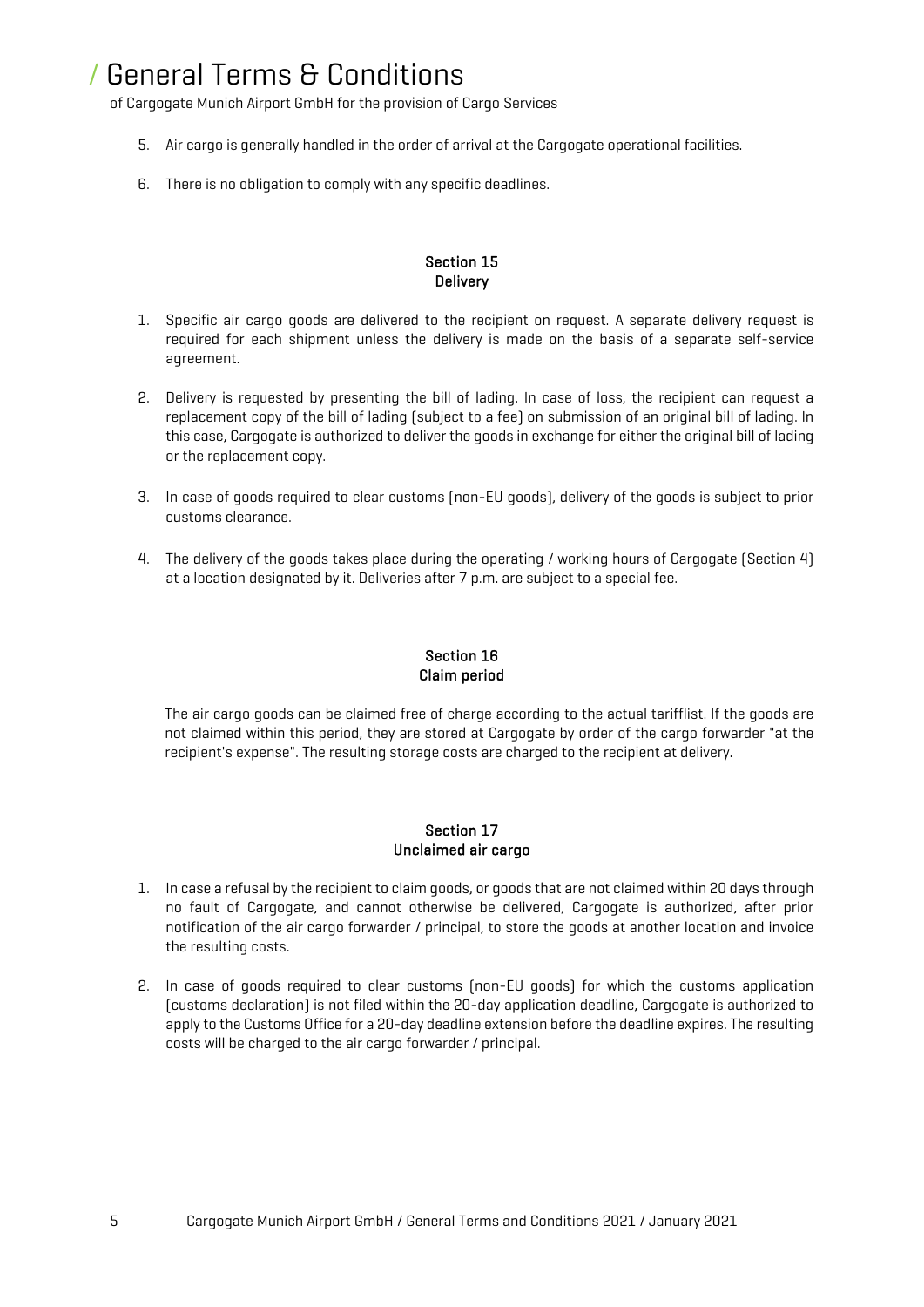of Cargogate Munich Airport GmbH for the provision of Cargo Services

- 3. Cargogate is authorized to make the following goods available to the air cargo forwarder / principal and invoice the related storage costs, or, after the expiry of a deadline set in a written notification, destroy the goods or arrange for other treatment thereof pursuant to customs regulations, also with the resulting costs invoiced:
	- a. goods not claimed within 40 days of placement in the administrative storage facility of Cargogate;
	- b. spoiled goods and goods exposed to impending spoilage in case of continued storage.

### Section 18 Completing customs formalities

Cargogate is not obliged to pay duty on the air cargo goods on behalf of the principal or complete other customs formalities unless there is an explicit contractual agreement to perform these tasks. If Cargogate is obliged to pay duty on the air cargo goods under statutory regulations, the resulting fees and costs will be charged to the principal.

# Section 19 Reporting damage

- 1. In case of acceptance of the goods without reservation, it is assumed subject to proof to the contrary that the goods were delivered without defects and in accordance with the bill of lading.
- 2. Liability claims in case of damages must be asserted with the respective air cargo forwarder within the deadlines specified in the terms and conditions of carriage.
- 3. Before acceptance by the recipient, Cargogate will, at the recipient's request and expense, conduct an examination to identify damage or impairments to the goods.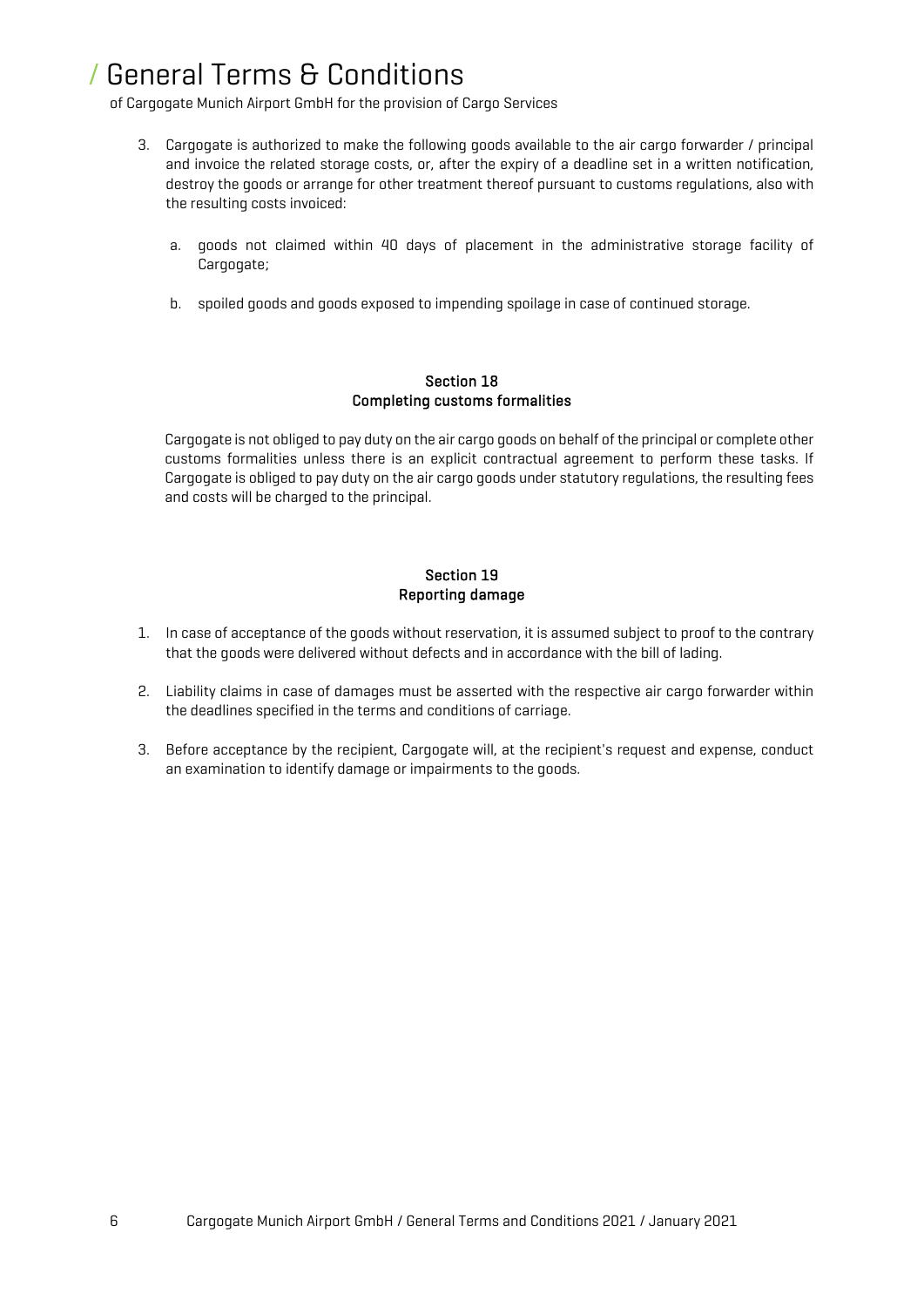of Cargogate Munich Airport GmbH for the provision of Cargo Services

III. Acceptance, storage and dispatch of air cargo under an air transportation agreement

### OUTBOUND

## Section 20 Accepting air cargo

- 1. "Ready for carriage" cargo intended for carriage by air is accepted at the request of the principal.
- 2. Cargogate provides a receipt for the air cargo goods. On receipt of the goods, a count of the items and a visual damage check are carried out. Damaged shipments and those that are obviously not properly packed for transport will be rejected.
- 3. Cargogate may refuse to accept intended air transport goods for which it lacks appropriate storage facilities.
- 4. Deliveries from senders unknown to Cargogate or freight forwarders who have not signed a security declaration or from private individuals are subject to inspection in the simulation chamber. The resulting costs must be borne by the principal. All costs associated with security inspections ordered by the German Aviation Authority (LBA) or an airline shall be borne by the airline concerned.
- 5. In all other respects, the provisions of Section 14 (4) and (5) shall apply accordingly.

#### Section 21 Temporary storage and handover

- 1. The stored air cargo goods are prepared for transport by Cargogate and combined for a flight as per the instructions of the air cargo forwarder.
- 2. The goods are handed over punctually to the FMG ground handling service. The handover is carried out without formalities by placing the goods on FMG transport devices, each provided with a tag indicating the airline/flight/date/DEST and measured weight.

## Section 22 Acceptance period

The stored air cargo goods should be transported within 72 h after they are accepted. If the goods are not transported within this period, they are stored at Cargogate by order and at the expense of the cargo forwarder according to the actual tarifflist.